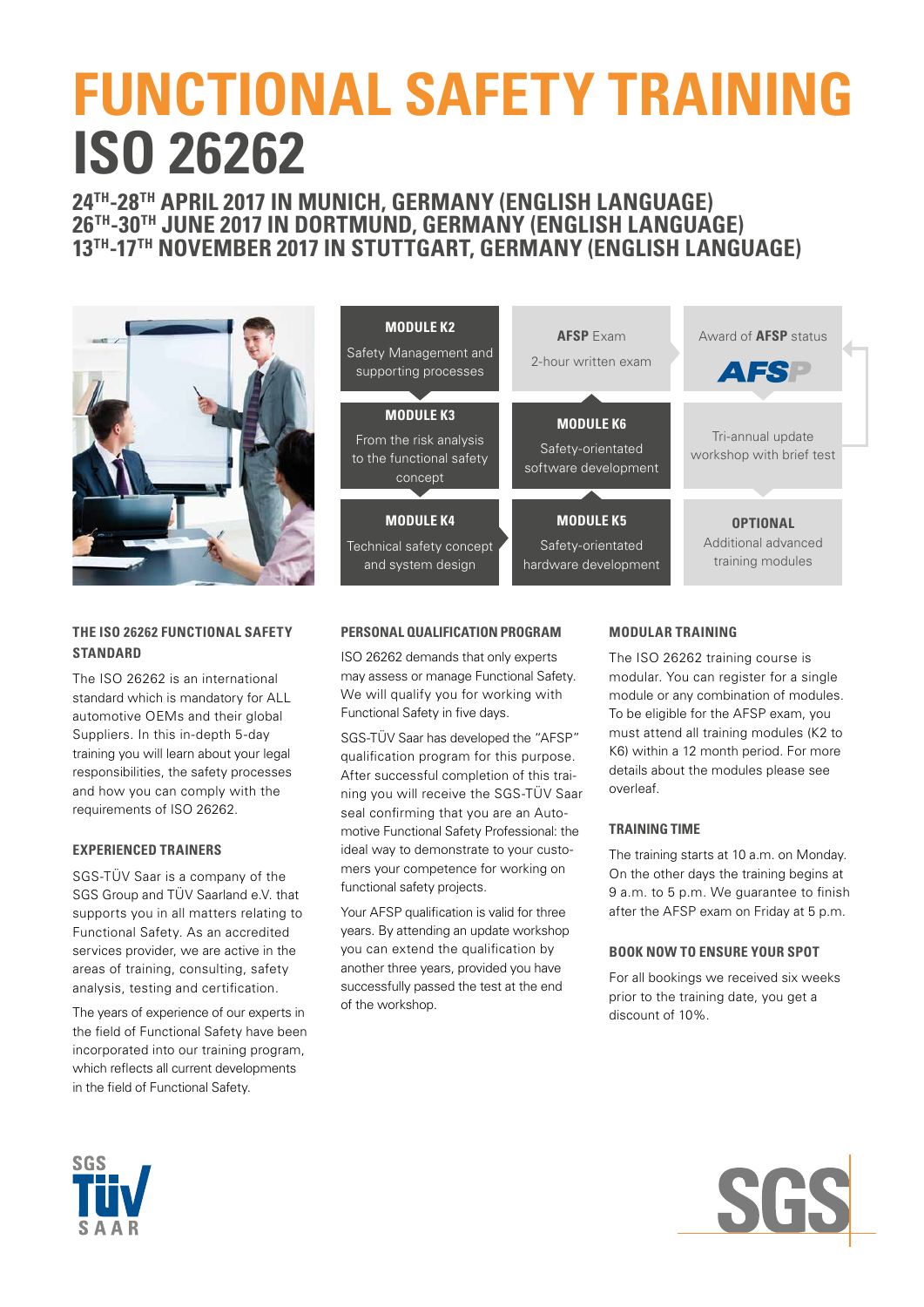#### **MODULE K2**

SAFETY MANAGEMENT AND SUPPORTING PROCESSES

The ISO 26262 standard describes management of Functional Safety as the essential basis for the development of safety-relevant electronics in motor vehicles. In an illustrative way, this training module demonstrates the aspects to be considered when introducing an FSM system and the tasks faced by both the responsible safety managers at the quality level and the safety managers at the project level.

DURATION 1 day

TARGET GROUP Safety managers, project managers, quality manager

### **MODULE K5**

SAFETY-ORIENTATED HARDWARE DEVELOPMENT

ISO 26262 defines a specific approach to hardware design and safety analysis. There are various options available to satisfy the requirements. The advantages and disadvantages of these options are discussed in this module. The practical exercises include performing an FMEDA, with step-by-step explanation.

DURATION 1 day TARGET GROUP Safety managers,

hardware developers

## **ENQUIRIES RELATING TO FUNCTIONAL SAFETY**

For all enquiries relating to functional safety, ISO 26262 and the content of our trainings, please contact:

GLOBAL COMPETENCE CENTER FUNCTIONAL SAFETY

SGS-TÜV Saar GmbH Hofmannstrasse 50 D-81379 Munich, Germany t +49 89 787475 - 271 f +49 89 787475 - 217 fs@sas.com www.sgs-tuev-saar.com/fs

#### **MODULE K3**

FROM THE RISK ANALYSIS TO THE FUNCTIONAL SAFETY CONCEPT

The agenda for Functional Safety is already set during concept development at vehicle level. This module addresses vehicle manufacturers as well as suppliers who need to know how safety objectives are defined and how functional safety requirements are derived. The current interpretation of the standard is presented and discussed in practical exercises.

DURATION 1 day

TARGET GROUP Safety managers, project managers, function developers

#### **MODULE K6**

SAFETY-ORIENTATED SOFTWARE DEVELOPMENT

Beyond the demands of previously existing quality standards (SPiCE, CMMI) ISO 26262 establishes further requirements focused on "Functional Safety". This training module presents in an illustrative manner the additional demands made on software development and their practical implementation.

DURATION 1 day

TARGET GROUP Safety managers, software developers

#### **TRAINING LOCATION**

Holiday Inn München-Süd Kistlerhofstrasse 142 D-81379 Munich, Germany t +49 89 7800 - 2640 f +49 89 7800 - 2672 reservierung@hi-muenchen.de

Leonardo Hotel Munich City South Hofmannstr. 1 D-81379 Munich, Germany  $t + 49892018010$  $f + 4989201801100$ info.munichcitysouth@leonardo-hotels.com

BRITA Hotel Augsburger Str. 671- 673 D-70329 Stuttgart, Germany t+ 49 711 320 230 f+ 49 711 32 44 40 info@brita-hotel.de

#### **MODULE K4**

TECHNICAL SAFETY CONCEPT AND SYSTEM DESIGN

This module addresses the technical safety concept and the design of a system and its sub-systems. In addition, issues relating to interface definition between the OEM and the supplier(s) are addressed. The module includes the application of safety analysis methods such as FTA in the design process. Understanding of the necessary activities is intensified in practical exercises.

DURATION 1 day

TARGET GROUP Safety managers, system developers, hardware and software developers

#### **AFSP EXAM**

#### AUTOMOTIVE FUNCTIONAL SAFETY PROFESSIONAL

The written exam consists of both multiple-choice and essay-style questions.

Following successful completion of the exam you will be awarded the "AUTOMOTIVE FUNCTIONAL SAFETY PROFESSIONAL" personal qualification.

DURATION 2 hours

TARGET GROUP Safety managers

SGS-TÜV Saar GmbH Joseph-von-Fraunhofer-Straße 13 D-44227 Dortmund, Germany t + 49 231 9742 - 7323 f + 49 231 9742 - 7349 do.fs@sas.com

#### **ADMINISTRATIVE ENQUIRIES**

To register for this training or for any enquiries relating to payment, please contact:

SGS-TÜV Saar GmbH Hofmannstrasse 50 D-81379 Munich, Germany t +49 89 787475 - 283/288 f +49 89 787475 - 217 fs.training@sgs.com www.sgs-tuev-saar.com/fs

**SGS IS THE WORLD'S LEADING INSPECTION, VERIFICATION, TESTING AND CERTIFICATION COMPANY. AS A JOINT VENTURE OF SGS AND TÜV SAARLAND E.V., SGS-TÜV SAAR ENSURES THE RELIABILITY AND QUALITY OF PROCESSES, PRODUCTS AND TECHNICAL SERVICES.**